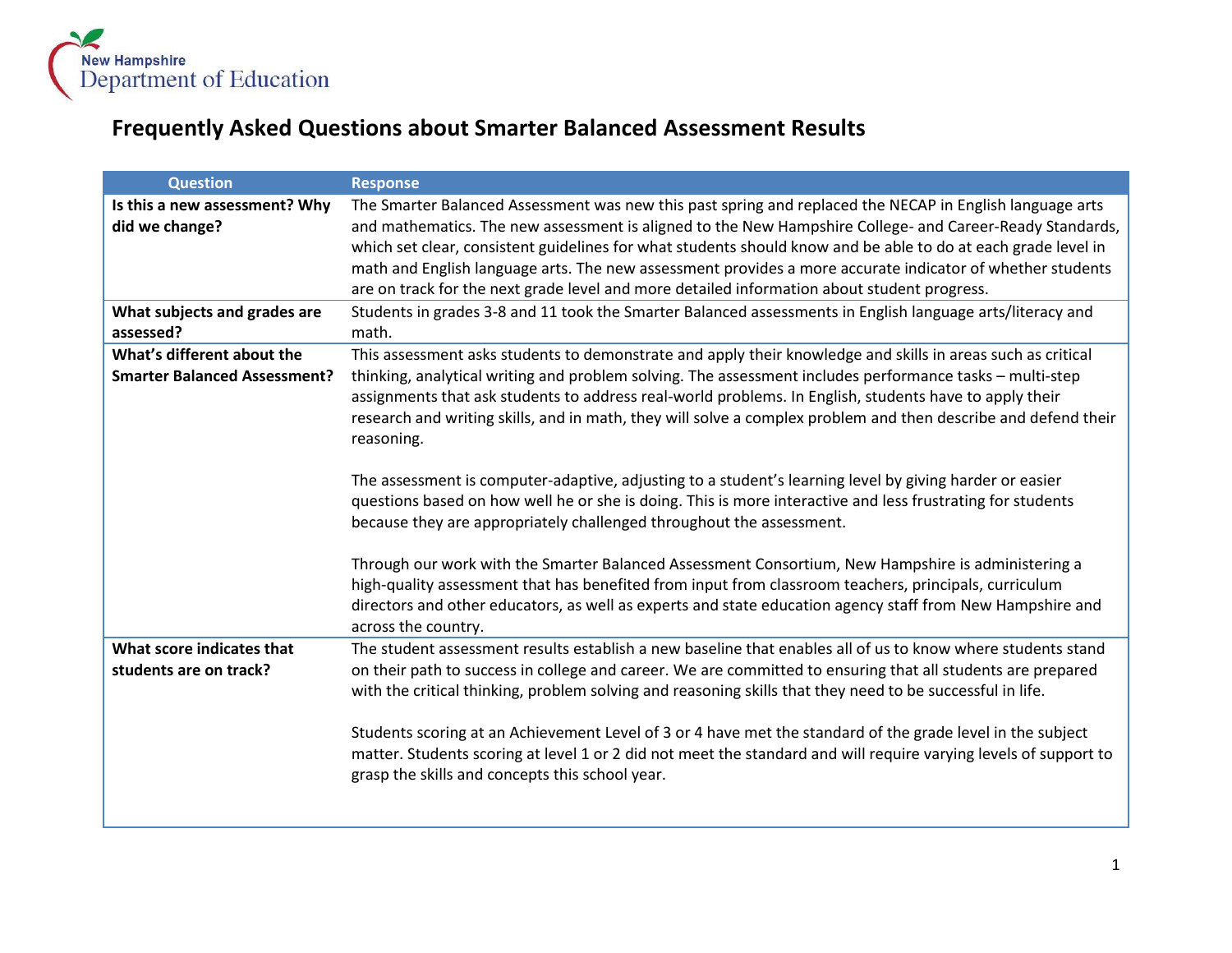| Why do the scores look<br>different than scores from the<br><b>NECAP?</b>      | These new assessments are designed to challenge students, so it's not surprising the results are different from<br>previous years. What's important to remember is that the results represent a new baseline that teachers and<br>parents can use to measure progress toward college and career readiness. Lower assessment scores do not<br>necessarily mean that schools are performing worse, or that students are learning less, but is a reflection of<br>the higher standards New Hampshire adopted to ensure that all of its students are college- and career-ready.<br>As with any change, there is a period of transition as teachers and students get used to the new standards and<br>assessments.               |
|--------------------------------------------------------------------------------|-----------------------------------------------------------------------------------------------------------------------------------------------------------------------------------------------------------------------------------------------------------------------------------------------------------------------------------------------------------------------------------------------------------------------------------------------------------------------------------------------------------------------------------------------------------------------------------------------------------------------------------------------------------------------------------------------------------------------------|
| What can teachers do with the<br>results?                                      | Our dedicated teachers are focused on helping all students succeed. These scores are one of many factors that<br>provide teachers with feedback as to how they can better meet the needs of the students in their classrooms.<br>Districts will work with teachers to reflect on their practices and strengthen instruction through continued<br>professional development and collaboration. Teachers can also use the information in the score reports to<br>guide instruction. Students' scores in the math and English language arts/literacy categories provide<br>information about what additional evidence a teacher should gather in the classroom to make decisions about<br>next steps for teaching and learning. |
| What can schools do with the<br>results?                                       | Having accurate and descriptive information about student achievement is an important part of ensuring that<br>our schools are providing all students with a quality education. The assessment results will help schools<br>improve instruction, strategically support teachers and assess school performance as compared with other<br>schools across our state and country.                                                                                                                                                                                                                                                                                                                                               |
| What can parents do with the<br>results?                                       | The assessment results will include a breakdown of your child's performance in categories within each subject.<br>Parents can use this information to better understand where their child needs additional practice or to be<br>challenged by going deeper into a subject. They can use the results to work with teachers to identify strategies<br>to improve student performance and discuss ways to support their child at home. For example, tutoring or<br>after-school programs may be available to help students practice their skills.                                                                                                                                                                              |
| What can parents do to help<br>their children?                                 | Parents are essential to a child's success. By using the assessment results to guide a discussion with their<br>child's teacher, they can identify ways of supporting their child both in and outside the classroom. For<br>example, teachers may be able to recommend reading strategies that parents can practice at home with their<br>child.                                                                                                                                                                                                                                                                                                                                                                            |
| Is there a listing of school or<br>district state testing scores<br>available? | All school and district data will be available publically on the NH Department of Education's website under<br>New Hampshire School and District Profiles (http://my.doe.nh.gov/profiles/) by November, 2015.                                                                                                                                                                                                                                                                                                                                                                                                                                                                                                               |